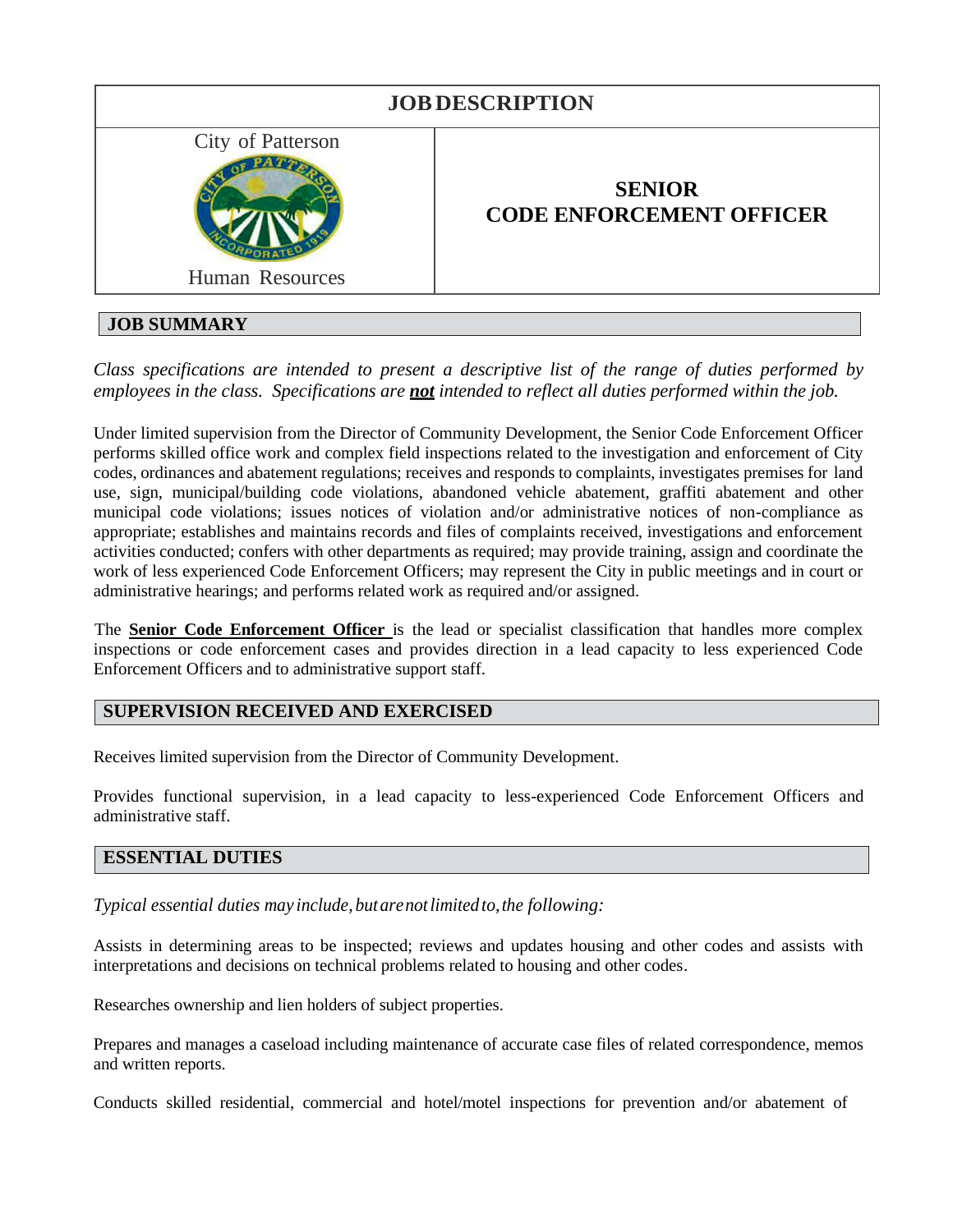substandard conditions or code violations.

Participates in hearings before Administrative Hearing Officers and makes recommendations for appropriate remedies.

Receives, investigates, and responds to complaints of possible violations of local and state laws, ordinances, or codes (i.e. neighborhood blight, zoning, water waste, unlawful cannabis grow houses, signs, etc.).

Prepares reports of conditions for referral to proper authorities and prepares notices of violations, follow-up legal advertisements, and other similar notices.

Interviews property and business owners, residents, and members of the pubic concerning violations and other code enforcement matters.

Analyzes, evaluates, and interprets all City codes; explains enforcement procedures to the public and provides information on land use and sign related ordinances.

Develops and implements public information and education programs to inform citizens of the municipal codes and ordinances that the Division enforces.

Assists individuals with the completion of forms, applications and sign permits.

Issues citations, as appropriate, for violations of the Municipal Code.

Monitors compliance activities and conducts follow-up and final inspections; prepares required notices and correspondence relative to non-compliance as required.

Prepares required documentation for all legal actions, including inspection warrants, and conducts follow-up once legal action has been initiated.

Refers graffiti abatement issues to the Graffiti Abatement Specialist for investigation, documentation and eradication of graffiti.

Inputs daily inspection logs and generates compliance letters to property owners as appropriate; establishes and maintains a variety of work-related records and files.

Confers with other agencies and City departments on the disposition of a variety of complaints and code violations.

Operates assigned vehicle skillfully and safely, observing safe driving practices.

Provides training, assign, coordinate and monitor the work of less-experienced Code Enforcement Officers in a lead capacity.

Assists or represents the City in public meetings, City Council meetings, neighborhood forums and necessary court appearances or administrative hearings.

Assists the Director by performing a variety of administrative and office support duties.

Performs related duties as required and/or assigned.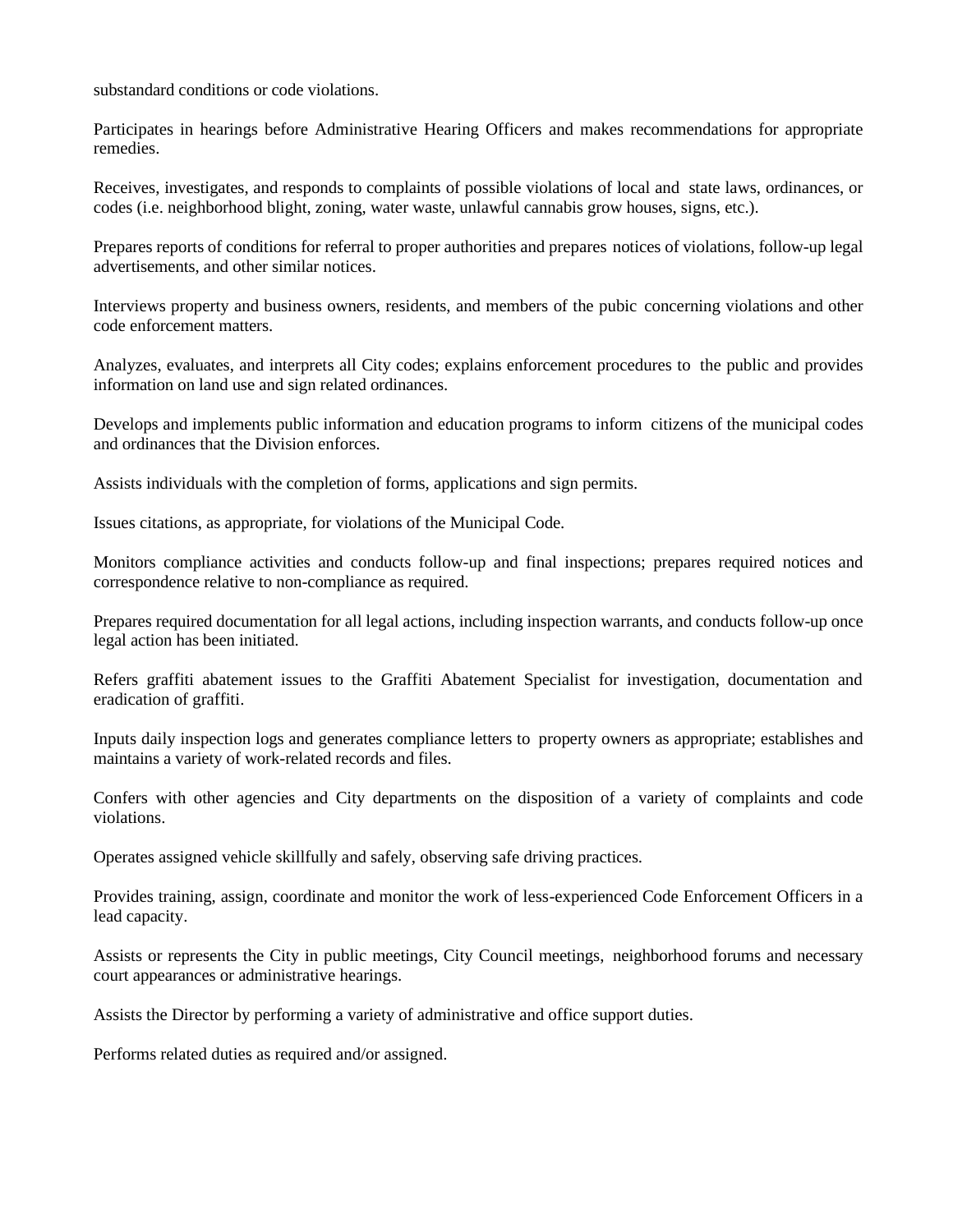### **KNOWLEDGE, SKILLS, AND ABILITIES**

**Knowledge of:** Procedures and techniques for dealing with the public in a tactful but firm manner; methods for establishing and maintaining effective working relations with the public, sometimes in adverse conditions; principles and practices of effective customer service and techniques for effective conflict resolution; principles, practices, methods and techniques of code enforcement; applicable state and local codes, ordinances, regulations, policies and procedures related to the work of the code enforcement Division; principles and methods of investigation used in the field of code enforcement, including field investigations and research techniques; principles and practices of effective employee supervision and training; modern office procedures including procedures for effective operation of a personal computer and applicable software applications; proper English usage, grammar and punctuation; regulations and requirements for court and hearing evidence documentation; basic techniques of report writing and presentation; safe and efficient work practices related to code enforcement activities; communication, negotiation and behavioral techniques used to foster cooperation and compliance with code and program requirements. .

**Ability to:** Make sound decisions, exercise independent judgment and initiative without close supervision; work effectively and efficiently under stressful situations, coordinate multiple projects and meet critical deadlines; effectively represent the City in public meetings or legal proceedings; investigate zoning, code and other complaints in a timely and tactful manner; inspect and identify violations of applicable City codes and ordinances and enforce legal requirements; interpret, apply and explain applicable codes, ordinance and regulations; communicate clearly and concisely, both orally and in writing; deal courteously, but firmly and communicate effectively to resolve conflicts; prepare accurate and detailed documentation of inspections and other related documentation; prepare clear and concise reports and presentations; establish and maintain organized and accurate records of inspections and code enforcement files; read maps and learn the City's geography; promote and maintain a cooperate team work environment; and establish positive working relationship with those contacted in the course of work.

# **NECSSARY SPECIAL REQUIREMENTS**

Must be 18 years of age or older.

Must successfully pass a pre-employment medical examination, including a drug screen, fingerprint, background check and reference check.

Must be able to provide proof of U.S. citizenship or legal right to work in the United States.

Must be available to occasionally work evenings and weekend hours and/or respond to emergencies.

### EXPERIENCE and CERTIFICATIONS

Any combination of education, training and experience that would likely provide the required knowledge, skills, and abilities: Normally this would include:

**Education:** Must have a High School Diploma or GED equivalent. Supplemental coursework or training on citation issuance procedures is preferred; and education equivalent to an Associate's Degree in a related field is desired.

**Experience:** Four (4) years of experience in a municipal or county code enforcement, which includes at least two (2) years of experience at a level equivalent to a Code Enforcement Officer II with the City.

**License or Certificate:** Possession of a valid California Class C California driver's license. Maintenance of a